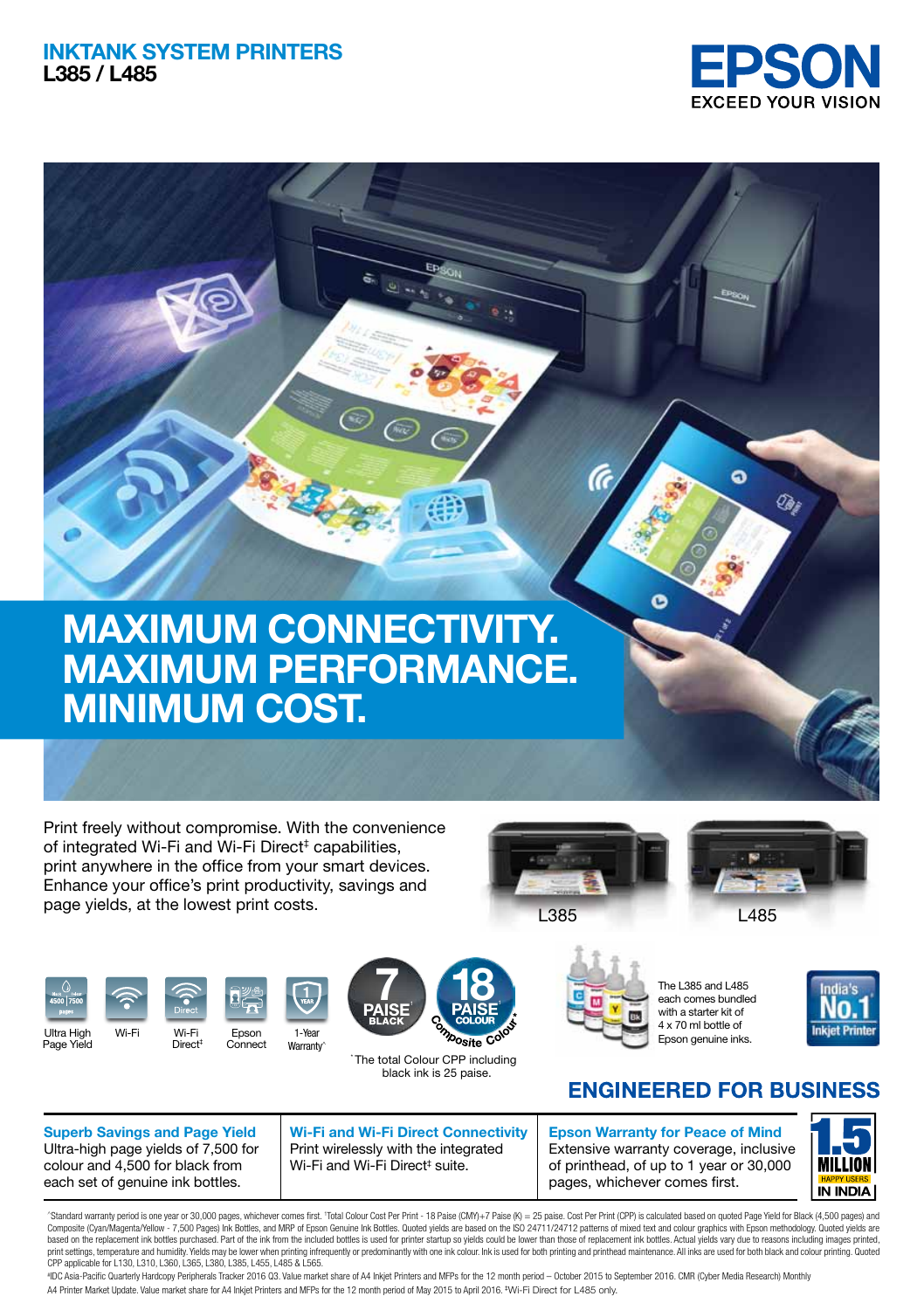With print speeds of up to 10 ipm for black and 5.0 ipm for colour, deliver exceptionally high quality prints, faster than ever. Designed for optimal functionality, the L485 InkTank Printer comes with a 1.44" colour LCD screen interface and an integrated memory card slot so you can print PC-less.



## Superb Savings & Page Yield



Don't compromise on cost as you print. With Epson's original ink tank system, you'll be able to save costs as each set of bottle inks has an ultra-high yield of 7,500 for colour and 4,500 pages for black.

With a patented bottle tip design to allow easy and mess-free refills, tubes in the printer are also designed to be of optimum width to ensure smooth and reliable ink flow at all times.

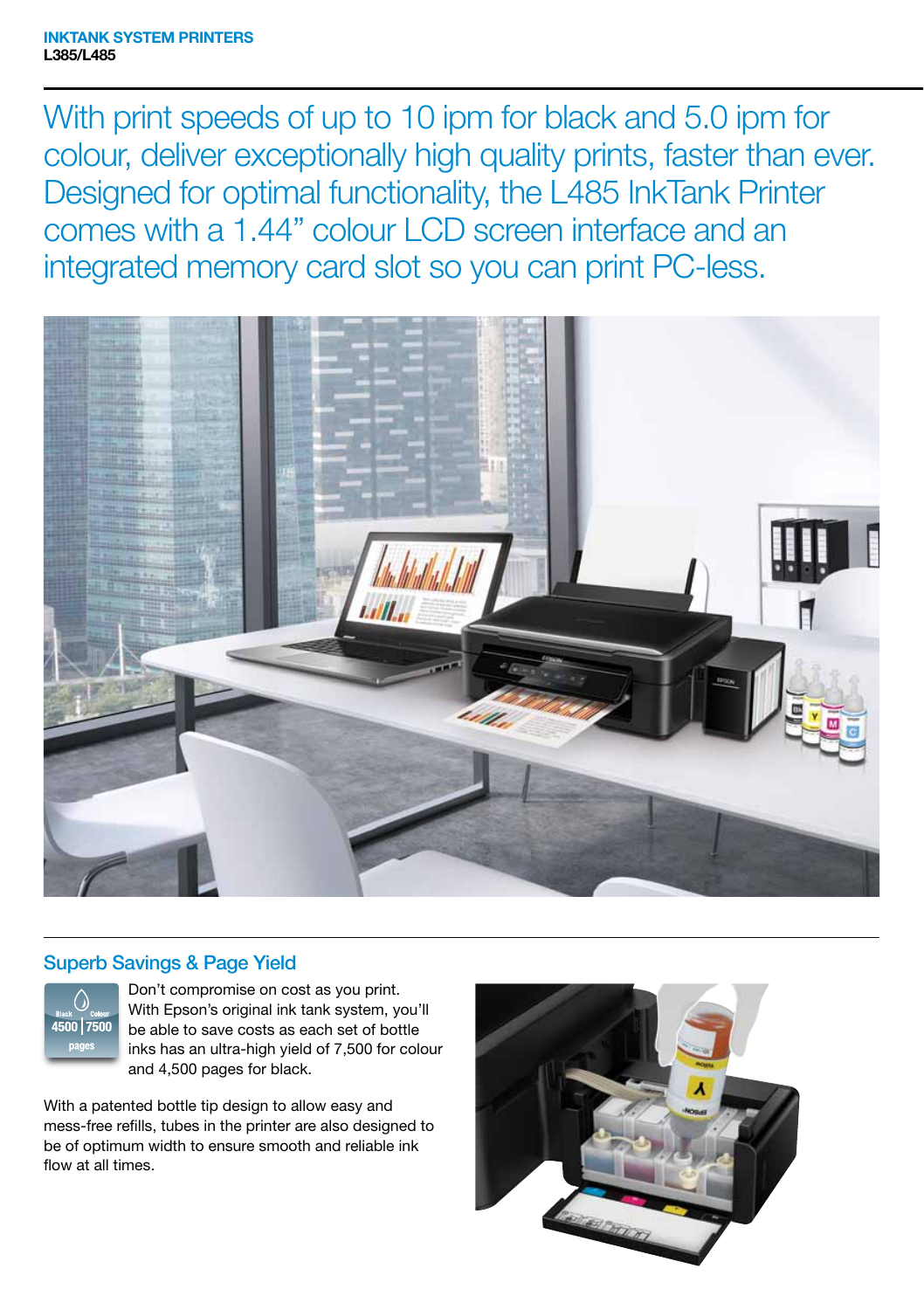## Wi-Fi & Wi-Fi Direct Connectivity

The integrated wireless connectivity on the L385 & L485 allows easy and flexible printing and scanning from your mobile devices. The L485 provides you with added convenience via Wi-Fi Direct, allowing you to connect up to 4 devices to the printer without a router.



## **Epson Connect Enabled**

Wirelessly print your documents from anywhere in the world with Epson Connect's wide range of features:

- **Epson iPrint** Print from and scan directly to your smart device or online cloud storage services.
- **Epson Email Print** Print to any email print-enabled Epson printer from any device or PC with email access.
- **Remote Print Driver** Print to a compatible Epson printer anywhere in the world via the internet using a PC with Remote Print driver or from mobile devices via the Epson iPrint app.
- **Scan to Cloud (L485 Only)** Share your scans through email or store them online in cloud storage services.

### **Other Mobile Solutions (L485 Only):**

- Apple AirPrint
- Google Cloud Print<sup>™</sup>
- Mopria<sup>™</sup> Print Service

For more information on Epson Connect, please visit http://www.epsonconnect.com

PARTNERS IN PERFECTION



**EB-U32 Business Projector** The EB-U32 is capable of producing beyond Full HD resolution with up to 3,600 lumens, with features such as built-in Wi-Fi connectivity, home screen interface and auto-search function.

## Epson Warranty for Peace of Mind



Enjoy warranty coverage of up to 1 year or 30,000 pages^, whichever comes first, for maximum value from your printer and freedom from worries over its maintenance. Epson's warranty includes coverage of printhead,

which is most important for a printer designed for high-volume printing.

## Remarkable Quality and Speed



The L385 & L485 prints at a high printing resolution of 5760 dpi, delivering exceptionally high quality prints for all your needs. In addition, you will appreciate the fast print speeds of up to 10 ipm for black and 5.0 ipm for colour.

## **1.44" colour LCD screen (L485 Only)**

The L485 incorporates a 1.44" colour LCD screen for easy operation and selection of images for printing from the memory card slot.



The L485 enables printing from a memory card without the hassle of going through a PC.



# l dal m.

## Quality That Shines. Value That Lasts.

Epson genuine ink bottles are formulated to deliver outstanding high-volume print quality with L series printers. Every bottle is individually sealed to ensure the purity of ink and comes with a smart tip designed for mess-free refills. Choose Epson genuine ink to enjoy lasting quality with your L series printer.



**Epson M105 InkTank Printer** Lower your business's printing costs with the M105 original InkTank system printer that delivers laser-quality mono prints.